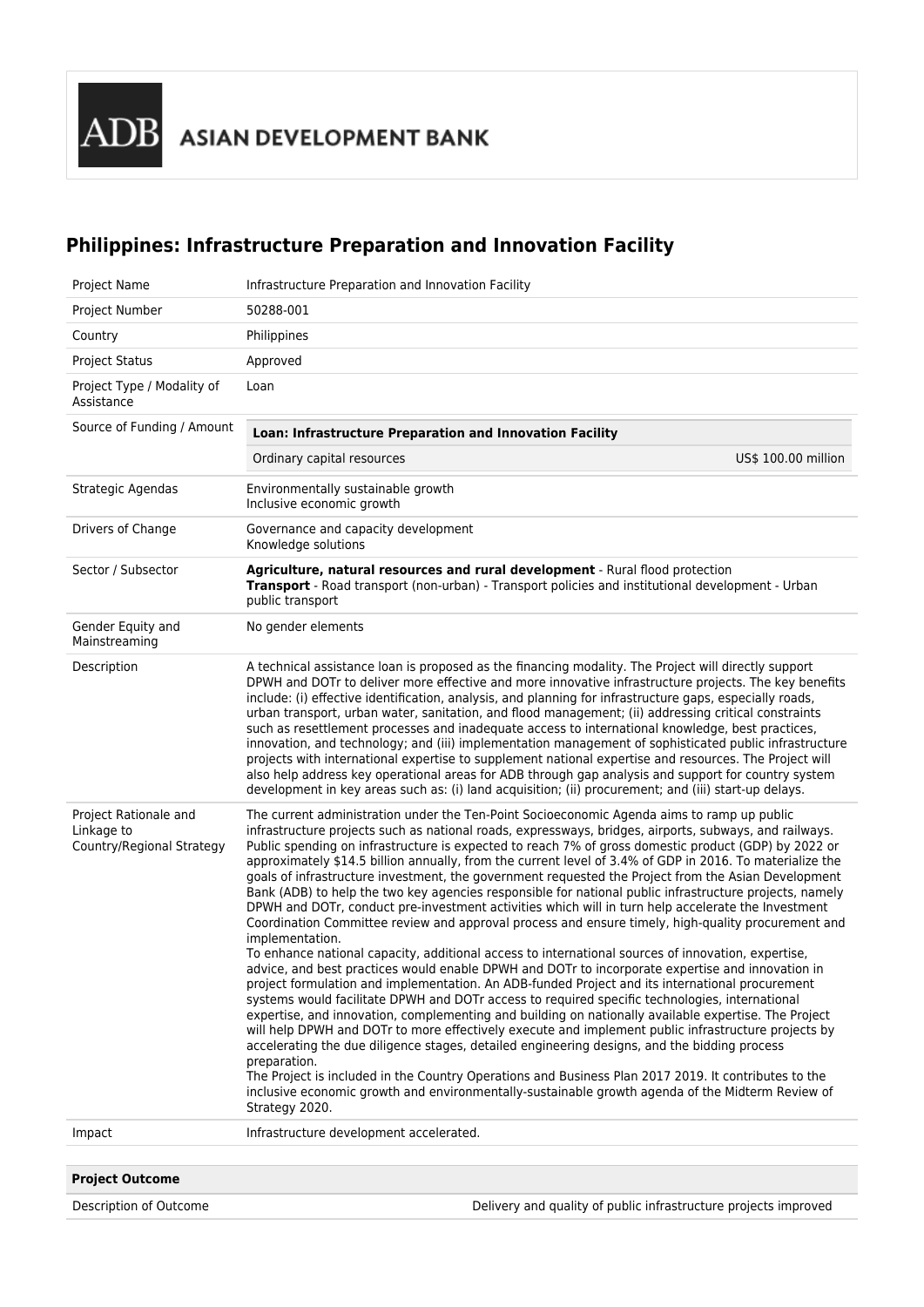### **Implementation Progress**

Description of Project Outputs **Community** Road and bridge projects prepared. Water projects prepared. Rail, public transport, port, and airport projects prepared. Project development management systems improved.

Status of Implementation Progress (Outputs, Activities, and Issues)

| <b>Geographical Location</b> | Nation-wide |  |
|------------------------------|-------------|--|
|                              |             |  |
| <b>Safeguard Categories</b>  |             |  |
| Environment                  | C           |  |
| Involuntary Resettlement     | C           |  |
| Indigenous Peoples           |             |  |

#### **Summary of Environmental and Social Aspects**

| <b>Environmental Aspects</b>                                      | The Project focus is on improving public system management and providing consulting services to<br>support in the preparation of infrastructure projects for DPWH and DOTr. As such, it is not expected<br>to have any direct adverse social and environmental impacts or to impact indigenous people. The<br>project's environmental safeguard category is classified as category C. |  |
|-------------------------------------------------------------------|---------------------------------------------------------------------------------------------------------------------------------------------------------------------------------------------------------------------------------------------------------------------------------------------------------------------------------------------------------------------------------------|--|
| Involuntary Resettlement                                          | The project's social safeguard category is classified as category C for involuntary resettlement.                                                                                                                                                                                                                                                                                     |  |
| Indigenous Peoples                                                | The project's social safeguard category is classified as category C for indigenous people.                                                                                                                                                                                                                                                                                            |  |
| <b>Stakeholder Communication, Participation, and Consultation</b> |                                                                                                                                                                                                                                                                                                                                                                                       |  |
| During Project Design                                             | The fact finding mission was held during 24 February- 14 March 2017 with respective government<br>agencies: Department of Finance (DOF), National Economic and Development Authority (NEDA),<br>Department of Public Works and Highways (DPWH), Department of Transportation (DOTr).                                                                                                  |  |

#### During Project Implementation

| <b>Business Opportunities</b> |                                                                                                                                                                                                                                                                                                                                                                                                                                                                                                                                                                                                                        |
|-------------------------------|------------------------------------------------------------------------------------------------------------------------------------------------------------------------------------------------------------------------------------------------------------------------------------------------------------------------------------------------------------------------------------------------------------------------------------------------------------------------------------------------------------------------------------------------------------------------------------------------------------------------|
| Consulting<br>Services        | All consultants will be recruited according to ADB's Guidelines on the Use of Consultants (March 2013, as<br>amended from time to time). Three consulting packages will be advertised in 2nd quarter 2017, following<br>Quality-Based Selection (QBS) to ensure highest possible standard of services. The Client for the consultancy<br>contracts will be the government through DPWH and DOTr. Individual consultant packages will be advertised in<br>3rd quarter 2017. Advance action will be undertaken by ADB on behalf of the Government. The contracts will be<br>signed after the loan is declared effective. |
| Procurement                   | There is no procurement of goods and works under the Project, procurement of office equipment and furniture<br>for the consultants will be carried out by the consultants under their contract in accordance with ADB's<br>Procurement Guidelines (2015, as amended from time to time).                                                                                                                                                                                                                                                                                                                                |

| Responsible ADB Officer    | Leather, James                                                                                                   |
|----------------------------|------------------------------------------------------------------------------------------------------------------|
| Responsible ADB Department | Southeast Asia Department                                                                                        |
| Responsible ADB Division   | Transport and Communications Division, SERD                                                                      |
| <b>Executing Agencies</b>  | Department of Finance<br>DOF Building<br>Bangko Sentral ng Pilipinas Complex<br>Roxas Blvd., Manila, Philippines |

| <b>Timetable</b>           |                            |  |
|----------------------------|----------------------------|--|
| Concept Clearance          | 11 Jan 2017                |  |
| Fact Finding               | 24 Feb 2017 to 14 Mar 2017 |  |
| MRM                        | 13 Jun 2017                |  |
| Approval                   | 27 Oct 2017                |  |
| <b>Last Review Mission</b> | ٠                          |  |
| Last PDS Update            | 29 Oct 2017                |  |